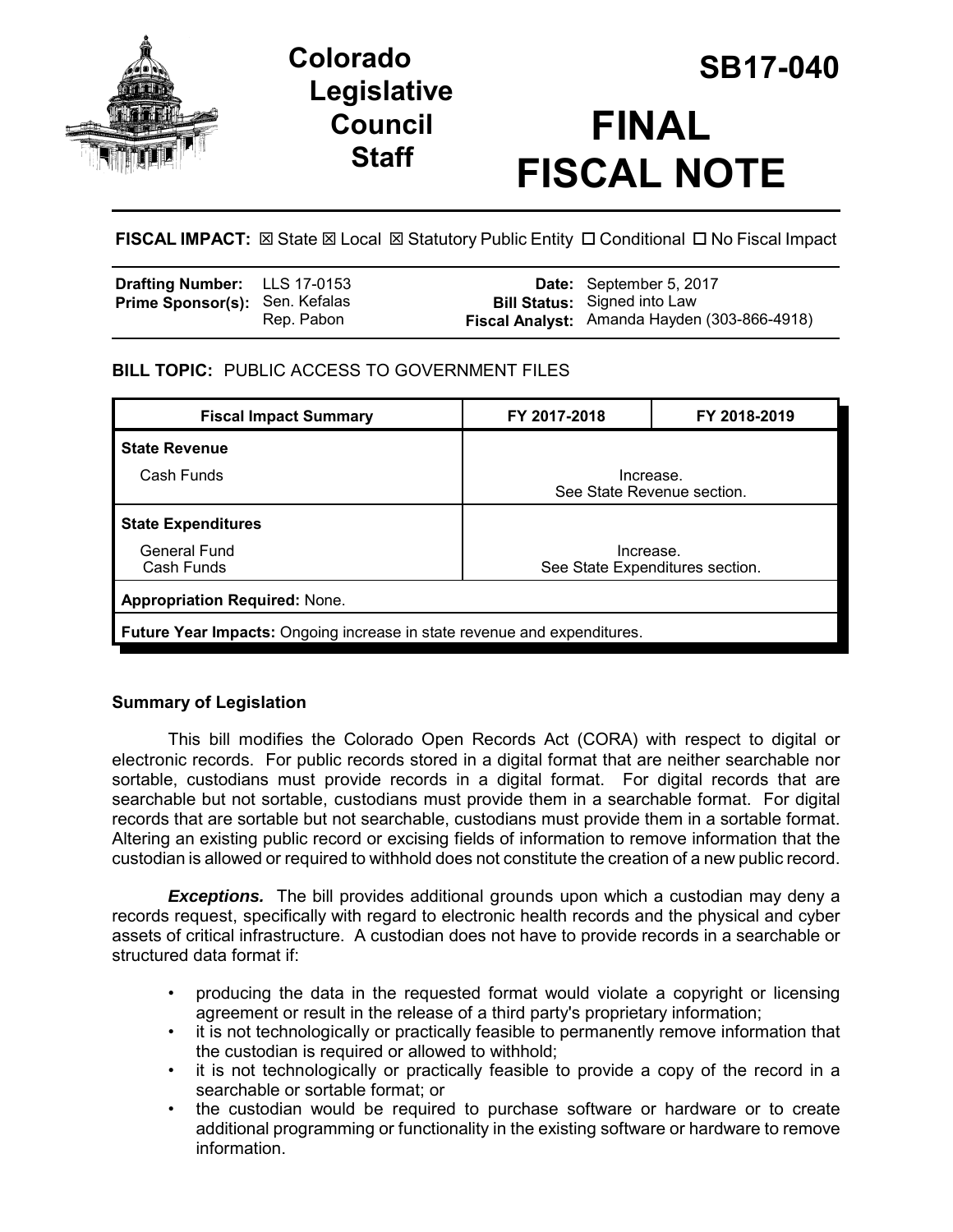September 5, 2017

*Civil remedies.* If the custodian cannot provide records in the requested format, he or she must provide them in an alternate format or document in writing the reasons for not being able to comply with the request. If a court rules that the custodian should have provided the records in the requested format, attorneys fees may be awarded to the plaintiff only if the custodian's action was found to be arbitrary or capricious.

**Repeal of violation.** The bill repeals the class 2 misdemeanor for knowingly and willfully violating the section of CORA on inspection, copying, or photographing a record.

### **Background**

CORA creates a presumption in favor of public access to government documents. Statute defines public records to include all writings made, maintained, or kept by the state, any agency, institution, political subdivision of the state, local government-financed entity, or nonprofit corporation incorporated by a state supported higher education institution's governing board.

In the last three years, there have been no criminal charges filed or convictions entered for a violation of the class 2 misdemeanor repealed by the bill.

#### **State Revenue**

Beginning in FY 2017-18, this bill may increase or decrease state cash fund revenue from fees. To the extent that agencies fulfill requests by sending electronic files rather than charging for printed copies, revenue may decrease. The amount of revenue generated or lost will depend on the number of CORA requests, the complexity of those requests, and the services rendered.

#### **State Expenditures**

Beginning in FY 2017-18, the bill will increase workload for state agencies that respond to CORA requests that require the agency to program, code, or perform custom search queries. The bill allows agencies to deny requests for records in certain formats if they are deemed too onerous to fulfill, provided the agency fulfills the request in an alternative format. If the bill increases workload significantly, some state agencies may require increased and permanent FTE to accommodate CORA requests that cannot be paid for with fee revenue and will require state appropriations to backfill insufficient resources. Agencies may also be ordered to pay attorneys fees in any court proceeding where their actions are deemed arbitrary or capricious. The fiscal note assumes that if this occurs at all, it will be rare. Since new costs and workload cannot be predicted in advance, this analysis assumes that agencies will address the need for additional appropriations through the annual budget process.

*Department of Law (DOL).* The bill will increase workload and expenditures in the DOL to provide assistance and review for legal matters related to CORA requests for state agencies. The bill may lead to an increase in lawsuits filed against state agencies that deny requests for records in data formats. The fiscal note assumes that state agencies will follow the law and the requirements of the bill when denying requests. If a client agency of the DOL requires additional legal support on an annual basis, the DOL will coordinate with the client agency through the annual budget process.